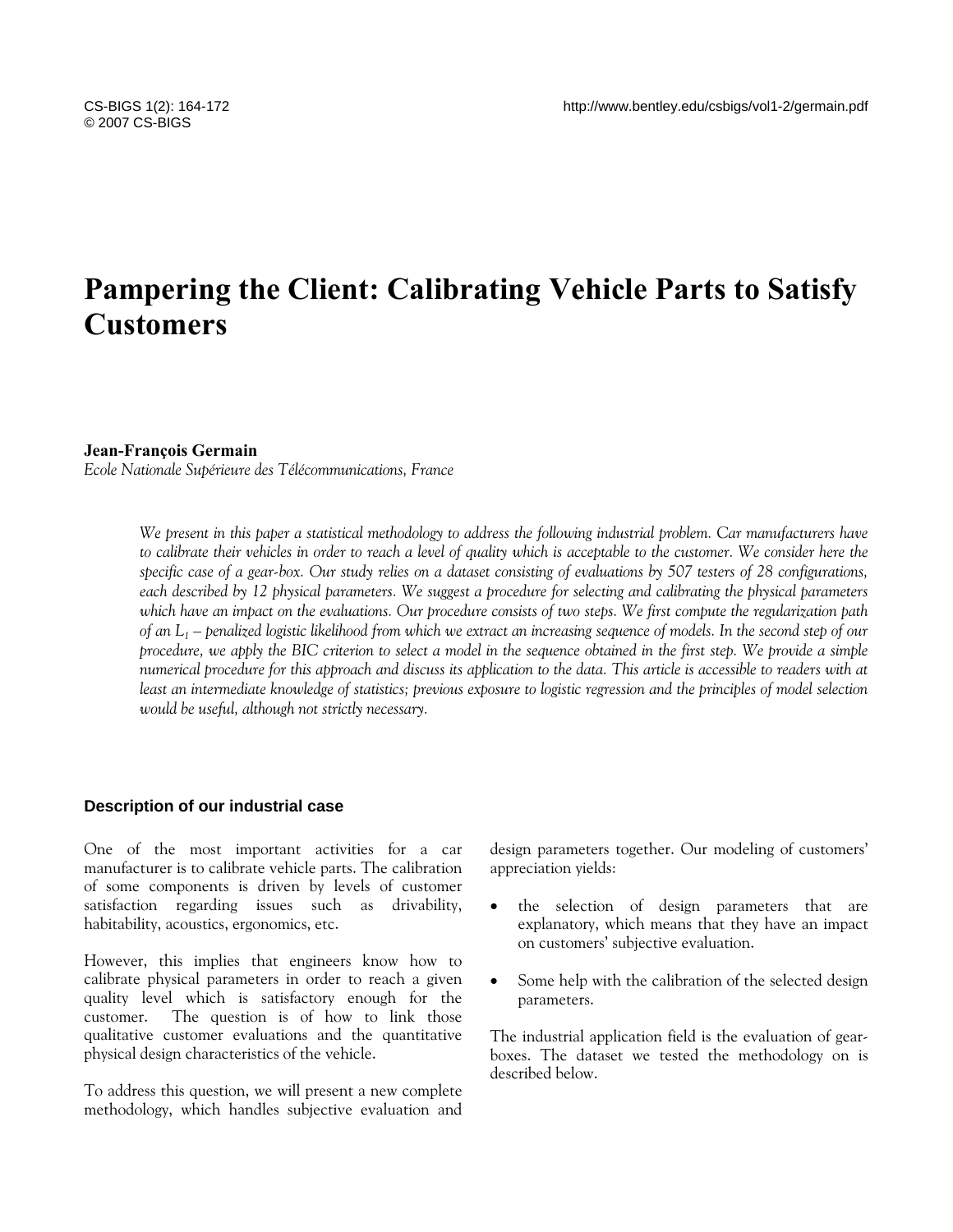## **Data**

The dataset consists of two types of data:

Subjective data are subjective evaluations. Testers, selected for their high sensitivity to issues related to shifting gears, evaluated several different gear-boxes. The goal of the study is to determine what is or is not acceptable for the customer. For the sake of confidentiality we simplify this evaluation procedure as follows: each evaluation is one or zero.

Objective data are physical design parameters. Twentyeight different gear-boxes are chosen: they are representative enough to allow for a robust analysis of subjective evaluations. All testers evaluate each gear-box several times, so that we globally handle a dataset of 507 observations.

Gear-boxes for which testers proceed with subjective evaluations are all measured in the same way. As they attempt to link subjective evaluations and physical parameters together, engineering experts know or have an idea of which design parameters are of interest. Those experts selected and extracted twelve potentially explanatory parameters from each measured signal.

The dataset used in the analysis is available in the accompanying MS Excel file. A row is one of the 507 samples. A column is one of the twelve design parameters. The data have been centered and scaled.

## **Methodology based on logistic regression**

Let us now introduce a statistical model. Let **Y** be the vector of subjective evaluations. As seen above, each response  $y_i$  is one or zero. We have:

$$
\mathbf{Y} = (y_i)_{i=1...n}
$$
 with  $y_i \in \{0,1\}, \forall i \in [1, n].$ 

Our goal is the modeling of **Y** on the basis of the *p* measured explanatory variables  $X_1, X_2, ..., X_p$  where  $X_i = [x_{1i}, x_{2i},...,x_{ni}]^T$ . Let  $X = [X_i, X_2,...,X_n]$  be the design matrix. The response has only two different ratings: we are in the field of binary classification.

As mentioned above, engineers first want to know which variables explain the separation between the two classes most efficiently. A model must then be provided to engineers, so that they can set target values on the selected explanatory variables in order to reach a given quality level. The model must be simple enough. Therefore we consider generalized linear models, excluding the use of kernels.

Our first task is to select a set of explanatory variables. We will keep in mind the importance of the variable selection aspects in the methodology we want to develop.

Popular approaches to binary classifications are for instance classification and regression trees (CART), discriminant analysis (DA) or support vector machines (SVM). CART, introduced by Breiman et al. (1984), can help with variable selection. However, in practice, this procedure can be sensitive to noise on data. Model selection in the context of a discriminant analysis is not easy because of the large number of models to consider. Finally, support vector machines are not tailored to model selection.

For purposes of model selection, it is crucial to rely on a likelihood criterion. We will base our method on the logistic regression likelihood, which, in the context of binary classification, has the following expression:

$$
L_n(\beta) = \exp\left\{\sum_{i=1}^n y_i x_i \beta - \log(1 + e^{x_i \beta})\right\}
$$
 (1)

where **β** is the regression parameter.

## **Model selection**

#### *A two step approach*

Since in our context a model can be considered as a set of variables, the number of models grows exponentially with respect to the number of explanatory variables. To deal with model selection, one often relies on penalization functions. First contributors in this direction were Akaike (1973) who introduced a penalized log-likelihood for density estimation and Mallow (1973) who proposed a penalized least square regression. We can also quote the work of Birgé and Massart (2004) where powerful theoretical results are derived in a general Gaussian framework. In this work the collection of models is also quite general. An important conclusion of these theoretical results is that the larger the collection of models, the stronger the penalization term. Moreover, the stronger the penalization term, the larger the prediction error of the estimated model.

It is more favorable to perform model selection with a smaller number of models. Therefore we suggest a two steps approach. We propose to:

- a) organize explanatory variables into a hierarchy
- b) apply a penalized likelihood method to the sequence of nested models.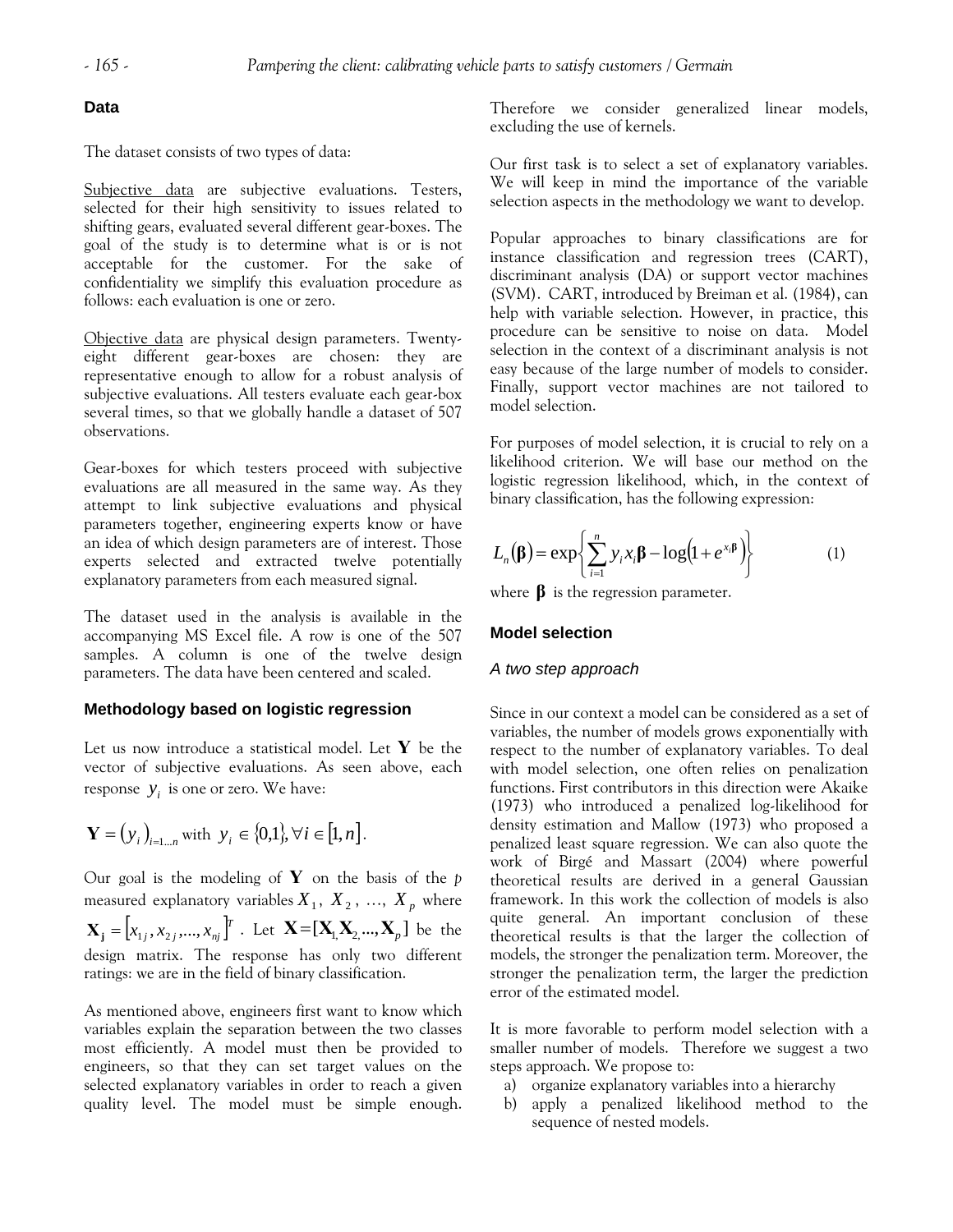The sequence of nested models comes from step a). The first model contains only the first explanatory variable in the hierarchy and each following model consists of the current model with the addition of the next variable in the hierarchy.

## *Regularization path*

We want to organize explanatory variables into a hierarchy, in order to know which model with only one variable is best, which model with two variables is best, etc. Maintaining a control on the model size is a goal we keep in mind in addition to the other goal of the performance of the binary classification.

There is indeed a trade-off between the model size and the error rate. The idea is to obtain a model which describes the data well enough while having a suitably low number of explanatory variables. Those two goals are indeed opposite: the best predictor with all the variables leads to the lowest error rate, but this best predictor is specific to the data and does not adapt itself well to new observations.

The model size is defined as the number of variables appearing in the linear combination in (1), and can be interpreted as the  $L_0$  norm of the regression parameter. Direct handling of the *L0* norm penalization causes heavy algorithmic difficulties and computation delays. We prefer here to use the  $L_1$  norm, which equals the sum of the absolute values of the regression coefficients, and is a good compromise between the  $L_0$  norm and the  $L_2$  norm – the Euclidian norm. We prefer the  $L_1$  norm to the  $L_2$ norm because the  $L_1$  norm is closer to the  $L_0$  norm than the *L2* norm which defines the Ridge regression. The reason for choosing the  $L_1$  norm rather than the  $L_0$  norm is the convexity of the  $L_1$  – penalized problem, contrary to the  $L_0$  – penalized one which is not convex. In this approach, the "model size" is thus evaluated by the *L1* norm of the regression parameter.

We focus on the trade-off between effective classification and controlled model size. We can describe this trade-off as follows:

- The error rate is controlled by the likelihood  $L_n(\beta)$
- The model size is controlled by  $\|\boldsymbol{\beta}\|$ ,

Combining these two terms, we define the expression:

$$
\beta(\lambda) = \underset{\beta \in \mathbb{R}^p}{\arg \min} \left\{-\log L_n(\beta) + \lambda \|\beta\|_1\right\} \tag{2}
$$

where  $\lambda$  is a regularization parameter. This parameter sets the relative importance of each of the two antagonistic goals.

This penalized approach – in the case of standard linear regression – was introduced as LASSO by Tibshirani (1996) and well-studied in the literature since. We can quote the very interesting contribution by Efron et al. (2004). The authors present an algorithm called LAR (for Least Angle Regression) which computes a LASSO solution (for *L*<sub>1</sub>-penalized least squares regression). He also obtains a Stagewise Regression solution by slightly modifying the LAR algorithm. Rosset et al. (2004) establish conditions on both cost and penalty functions in order to have a piecewise linear regularization path. Under those conditions, the entire path can easily be calculated from only a few points. Keerthi and Shevade (2006) suggest an approximation of the logistic regression loss function by a piecewise quadratic function.

Methods have also been proposed for choosing  $\lambda$  from data. For instance Zou et al. (2004) prove that the number of non-zero coefficients is an unbiased estimator of the number of degrees of freedom.

Asymptotic results have also been established. For a fixed *p*, Knight and Fu (2004) prove in a more general setting

(namely least squares penalized by  $\sum_{j=1}^{p}$ *j j* 1  $\beta_i^{\;\;\gamma}$ ) than the

LASSO formulation that there exists –asymptotically with  $n - a$  mass of probability at 0 when the variable is not in the true model. Zhao and Yu (2006) establish that LASSO selects the true model consistently under a condition called the "Irrepresentable Condition". Those statements hold in the large *p* setting as *n* gets large.

Our approach is different since we focus on building a hierarchy of explanatory variables.

We are interested in the *order of appearance*, which is the order in which the explanatory variables enter the model as the model size increases. We assume that an explanatory variable is more important if it appears early in the model linear combination. However this requires a lot of care, as will be discussed later in the paper.

One way to obtain the explanatory variable hierarchy is to determine the *regularization path*, defined as the mapping  $\lambda \mapsto \beta(\lambda)$ , where  $\beta(\lambda)$  is defined by (2). It can be computed by the LAR in the case of LASSO (Efron et al., 2004).

In the case of the penalized logistic regression procedure, an algorithm presented by Park and Hastie (2006)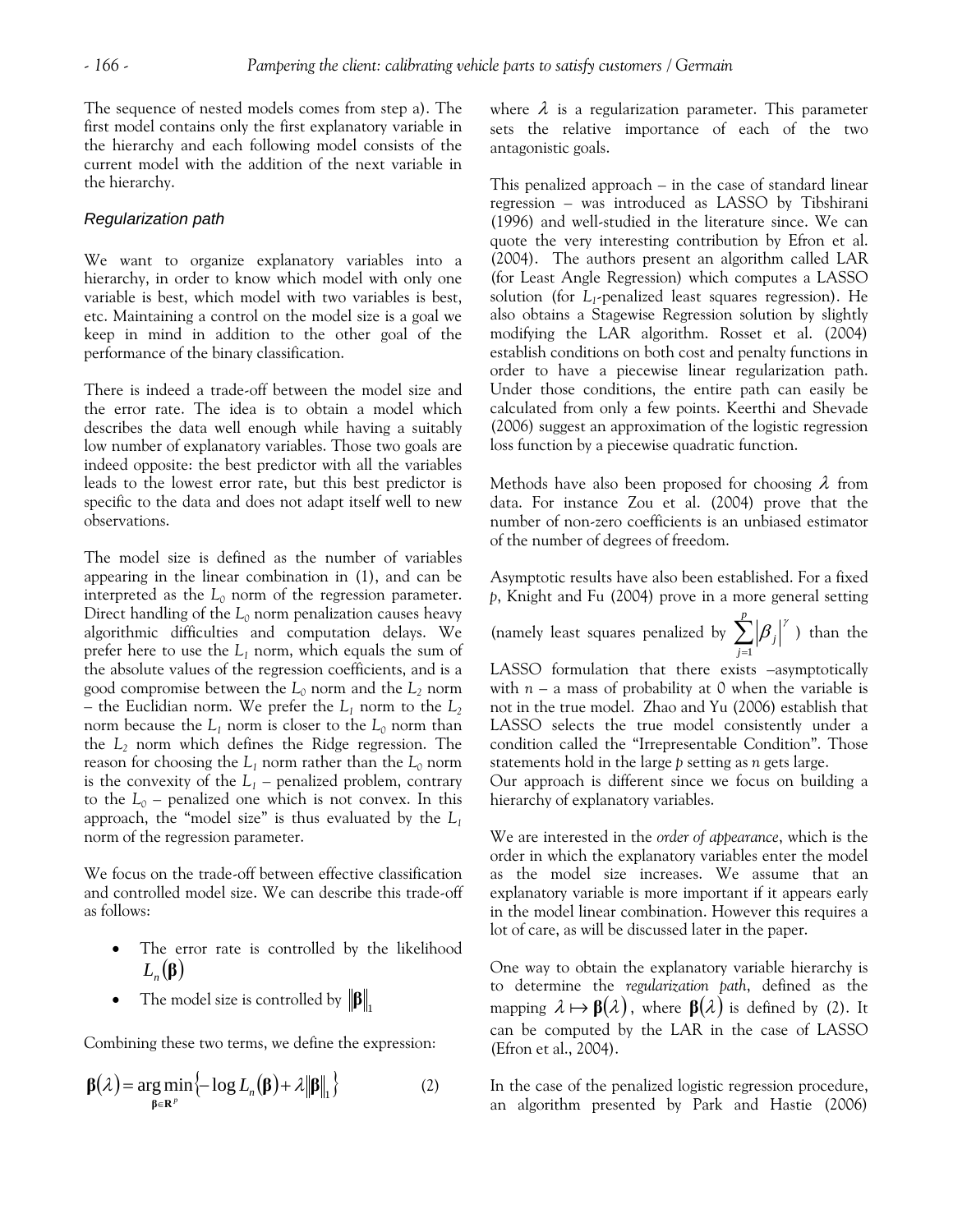computes an approximation to the path which is inspired by the LAR algorithm.

Since we focus only on the order of appearance, we do not need to compute the whole path. We propose later a different algorithm whose goal is to determine this order.

## *Model selection with BIC*

A regularization path procedure organizes explanatory variables into a hierarchy, as shown in Figure 1. We denote by *active set* the current set of explanatory variables in the model. The sequence of active sets is displayed in Figure 1.



**Figure 1.** The regularization path identifies the best model with one variable, the best model with two variables, etc. Reading from left to right, explanatory variables are organized by importance into a hierarchy.

The regularization path results in an increasing sequence of models, as follows. Reading the figure vertically, at the very left we have  $\|\boldsymbol{\beta}\|_{1} = 0$ , which corresponds to  $\lambda \rightarrow \infty$ . Then  $\|\boldsymbol{\beta}\|_{1}$  increases as  $\lambda$  decreases until the very right of the figure, where  $\lambda = 0$  corresponds to the maximal value of  $\|\boldsymbol{\beta}\|_{1}$ . The coefficient vector for  $\lambda = 0$ is the result of the non-penalized logistic regression. Between  $\lambda = 0$  and  $\lambda \rightarrow \infty$ , we have all the intermediate models.

In a second step, we consider the Bayesian Information Criterion of Schwarz (1978) for selecting the optimal model. If we denote by  ${M_k}_{k=1...m}$  the sequence of models, this criterion equals:

$$
\left[\textit{BIC}\big(M_{\rm k}\big), \beta_{\rm BIC}\big(M_{\rm k}\big)\right] =
$$

$$
\inf_{\beta \in V_k} \left\{-2\log L_n(\beta)\right\} + \left\|M_k\right\|_0 \log(n) \tag{3}
$$

where  $n$  is the sample size of sample,  $V_k$  is the subspace of  $\mathbb{R}^p$  with zeros at coordinates that do not appear in the current model  $\|M_k\|$  and  $\|M_k\|_0$  is the number of variables in the model  $M_k$ .

In our procedures, we recommend selecting the model that yields the minimal value of the BIC sequence. This way we ensure good prediction performance in the sense that we avoid over-fitting. Figure 2 displays the BIC sequence corresponding to the models sequence obtained from Figure 1.



**Figure 2.** BIC curve.

#### *Numerical aspects*

In this section, we present an algorithm for obtaining the sequence of actives sets. An active set  $A_{\lambda}$  is defined as the set of explanatory variables corresponding to nonvanishing coordinates of  $\beta_j$  for a given regularization parameter  $\lambda \geq 0$ .

At a given  $\lambda$ , in the setting of  $L_1$ -penalized logistic regression, the calculation of a specific active set is a convex optimization problem.

By (1) and (2), for a given 
$$
\lambda \ge 0
$$
, we need to compute:  
\n
$$
\beta(\lambda) = \underset{\beta \in \mathbb{R}^p}{\arg \min} \left\{ \sum_{i=1}^n [-y_i x_i \beta + \log(1 + e^{x_i \beta})] + \lambda \sum_{j=1}^p |\beta_j| \right\}
$$
\n(4)

This criterion is clearly convex, but the  $L_1$  norm on coefficients is problematic for differentiation near the axes. That is why we rewrite this criterion as the following:

$$
\beta(\lambda) = \underset{\beta \in \mathbb{R}^p}{\arg \min} \left\{ \sum_{i=1}^n [-y_i x_i \beta + \log (1 + e^{x_i \beta})] + \lambda \sum_{j=1}^p u_j \right\}
$$
  
s.t.  $-u_j \le \beta_j \le u_j$  (5)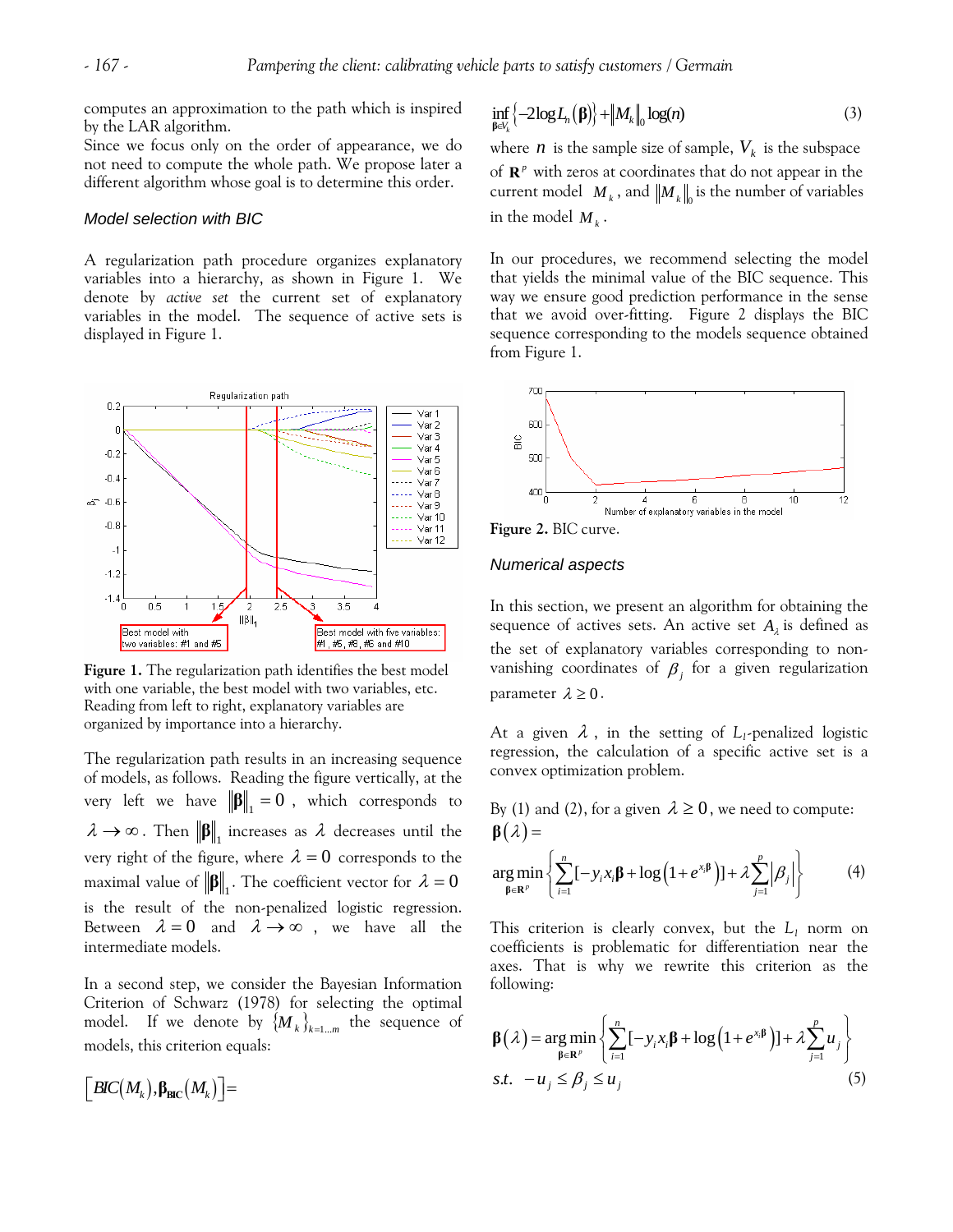This new criterion searches for the same solution as (4) and is  $C^{\infty}$ , with linear constraints.

Such an optimization can be performed using standard numerical procedures. In our application, we have used the Matlab function *fmincon* to solve this optimization problem.

A very simple way (close to the one presented by Park and Hastie, 2006) to calculate the path consists in a stepwise optimization. Beginning with  $\lambda = 0$ ,  $\lambda$  is increased by  $\delta \lambda$  step by step. At each step  $\beta(\lambda)$  is calculated along with the optimization function. The algorithm ends when all coordinates of  $\beta(\lambda)$  are zero (for  $\lambda$  large enough, all coordinates are indeed zero).

The main problem is the choice of step length, which must be small enough to insure that all interesting points of the path are visited. We present an intuitive algorithm, which is easy to develop and reduces the number of optimizations to perform.

Algorithm idea: instead of calculating  $\mathbf{B}(\lambda)$  at each step, by increasing  $\lambda$  by steps of  $\partial \lambda$ , we suggest exploring the range of  $\lambda \in [0, +\infty[$  in a dichotomist way.

Considering equation (4), we first note that there exists  $\lambda_{\text{max}}$  such that  $\forall \lambda > \lambda_{\text{max}} : \beta = 0$ . The constraint on the size of the coefficient tends to infinity and thus forces every coefficient to be zero. We consider the value of  $\lambda_{\text{max}}$  given in Park and Hastie (2006), namely  $\lambda_{\max} = \max_{j \in \{1, \dots, p\}} \bigl| X'_{j} \bigl( y - \overline{y} \bigr) \bigr|$  . We just need an upper bound on  $\lambda$ .

We base our stopping condition on the current active set, that is, we decide to perform new levels of dichotomy if the difference between the two active sets is more than one in terms of cardinality. If we denote the active set for a given  $\lambda$  by  $A_\lambda$  , the stopping condition can be written as:

 $COND(A_{\lambda_1}, A_{\lambda_2})$ : ∃!  $j \in \{1, ..., p\}$ , ∃ $B \subset A_{\lambda_2}$  :  $A_{\lambda_1} = \{j\} \cup B$ . Our algorithm is described in more detail, with comments in italics, in the Appendix.

## **Application to the industrial case**

In this section, we apply our algorithm to the data we presented earlier. We recall that variables are centered and scaled.

## *Interpretation of the regularization path*

Our algorithm performs the regularization path presented in Figure 1. For ease of interpretation, we present the evolution of the coefficients of explanatory variables as functions of  $\|\boldsymbol{\beta}\|$ .

We can summarize the interpretation of this result as follows. As we release the constraint, variables #1 and #5 enter the model nearly together. For an industrial application, we shall say that there is no statistical reason to consider one of those without the second one. This is the first piece of information. The BIC curve presented in Figure 2 contributes to the second main part of the interpretation, that is: both variables  $#1$  and  $#5$  are sufficient to explain the physical phenomenon we model.

Those results concur with the engineers' intuitive analysis of the physical phenomenon: variable #1 was already in the specifications and engineers had the feeling that variable #5 could bring some more information. Our statistical analysis proves them to be right.

# *Sensitivity analysis*

In this step of the interpretation, we have found which variables have an impact on subjective evaluations by customers. Having estimated the model and the regression parameter  $\beta$ , we have in hand the probability  $P(Y = 1 | X = x)$  where *Y* is the gear-box rating and *x* is the value of the physical variables.

Our prediction is a probability between 0 and 1. But the variable *Y* we wish to predict is binary. So in order to decide the value of *Y*, knowing that  $X = x$ , we have to choose from which threshold probability we decide that *Y=1*.

In statistical words, we say that we build the following test:

$$
\hat{Y}(x) = \begin{cases} 1 & \text{if } P(Y = 1|X = x) > c \\ 0 & \text{otherwise} \end{cases}
$$

where *c* is called a *probability threshold*. This test decides whether the physical parameter *x* calibrates an acceptable gear-box.

Our job is also to determine the value of the probability threshold. Specifications will follow. We can for instance set the threshold to a high value to harden specifications: only very good gear-boxes will be validated.

The choice of the probability threshold is driven by the error rate. There are two types of error rate: the false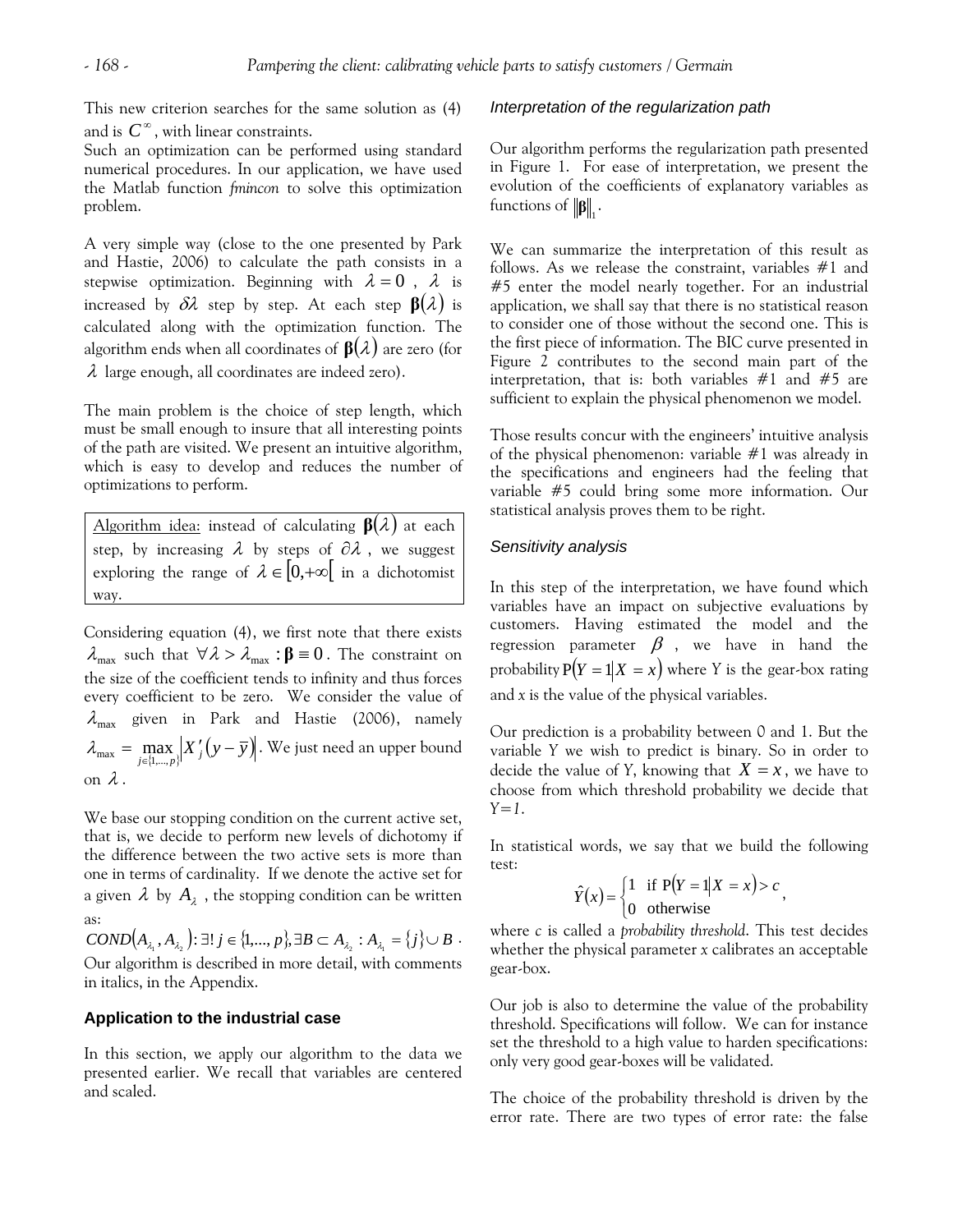negative one and the false positive one. The false positive error rate is  $P(\hat{Y} = 1 | Y = 0)$  and the false negative error rate is  $P(\hat{Y} = 0 | Y = 1)$ .

From an industrial point of view, a false positive observation corresponds for instance to a validated gearbox (a recast-as-"1" sample) which is criticized by the customer (the customer's subjective evaluation is "0"). For a car manufacturer, such a false positive observation causes the most prejudicial type of error.

Figure 3 summarizes these trade-offs graphically. The xaxis plots differences between a given value of the model linear combination and the value of the linear combination which corresponds to an estimated probability  $P(\hat{Y} = 1)$  of .8. These differences decrease from left to right. The smooth curve in Figure 3 represents the estimated probabilities  $P(\hat{Y} = 1)$  for each value of the differences (note that a zero difference does correspond to a .8 estimated probability). On the other hand, the jagged line represents the false positive rates for threshold probabilities corresponding to differences on the x-axis. We can see that the .8 threshold probability corresponds to a false positive rate of about 8%.

Note that the choice of a threshold probability of .5 would imply a false positive rate of near 20%, which is too high. Overall we feel that the choice of .8 for a probability threshold is a reasonable compromise.

For another description of the evolution of error rates, we display the ROC (Receiver Operating Characteristic) curve in Figure 4.



**Figure 3.** Posteriori probability and false positive error rate as functions of the value of the linear combination (distance from the separating line). Vertical line corresponds to the separating line in Figure 5.



**Figure 4.** ROC curve.

We also plot the complete sample in the space {variable}  $#1$ , variable  $#5$ } in order to visualize the separating line corresponding to the probability threshold of .8.



**Figure 5.** Position of the separating line corresponding to a probability threshold of 0.8. Observations with  $Y=1$  are green. Observations with  $Y=0$  are red. Observations below the line have  $\hat{Y} = 1$ ; observations above the line have  $\hat{Y} = 0$ .

For a complete industrial analysis of those results and recommendations, we have to point out that those figures can also help with design. Indeed, the links between values of linear combinations, separating line positions and probability thresholds highlighted above can help to calibrate a new gear-box. Engineers have to decide on a specific target zone in the space {variable  $#1$ , variable #5}. Assuming that one of the variables has already been calibrated and cannot be modified anymore, the target zone could nevertheless be reached thanks to the other variable. Moreover, engineers would have information about the gain or loss in probability for each value of the variables.

## **Discussion**

We assumed above that the importance of explanatory variables is related to the order in which the variables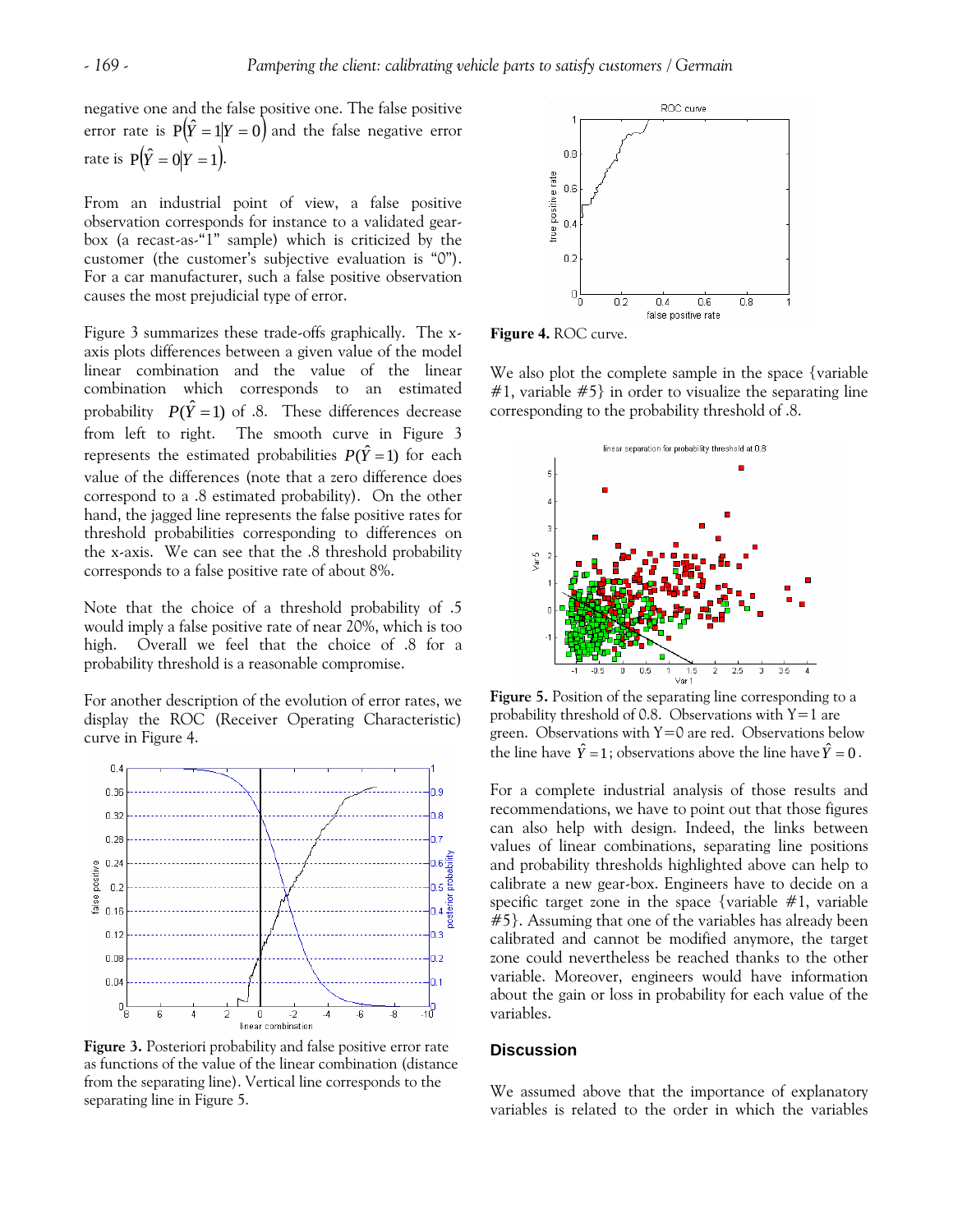enter the model as the controlled model size gets larger. We assumed that an explanatory variable is more important if it appears early in the model linear combination.

In the figure presented in this paper, the order of the two selected variables changes along the path. This is not a problem because they are selected together: we consider those two variables as a group. Variables maintain a constant order during the path if the following circumstances occur: a variable which enters the model maintains a magnitude

- larger than the following variables
- and at the same time smaller than that of the active variables (variables which are already in the model).

In practice, this is not the case. Links between explanatory variables such as nearly linear relations may have an impact on the stability of the order of variables. This issue becomes even more critical as soon as  $p > n$ .

We show in Figure 6 the following example. We consider the same dataset as previously, but to which we add only three more explanatory variables. They are measurements of physical parameters similar to the twelve first variables.

The BIC leads us to considering two variables in the model. But which two variables? In this setting, the two first variables to enter the model ('Var 1' and 'Var 5') are not the same two variables as the two maximum absolute magnitude variables at the end of the path. Our approach seems to fail because variable #5 is the second variable into our defined hierarchy but is the third variable in absolute magnitude at the end of the path.

Greenshtein and Ritov (2006) give bounds on the *L1* norm and on the number of variables as *n* and *p* simultaneously get large, with  $p \gg n$ . These model selection procedures tend to select much larger variable sets. The first variables that enter the model are obviously of some importance in the explanation of the response but this procedure may have to be moderated: there might be a trade off to discover between those two approaches.

The path presented in Figure 6 is ambiguous. In our industrial application, we discussed this phenomenon with industrial experts. Considering the physical interpretation of each design parameter, variables #5, #13 and #14 appeared deeply linked. Another physical link appeared between variables #1 and #15.

Experts decided to consider only one variable, representative of its group. We kept variables  $\#1$  and  $\#5$ . Experts made their choice according to the physical meaning of each group and have selected the variable which is easiest to interpret.

Once the variables  $\#13$ ,  $\#14$  and  $\#15$  are removed from data, the path appears to be clearer and the selection of variables set is not ambiguous any more: the two variables first entering the model remain the two variables with the largest absolute magnitude along the path.

This step turned out to be crucial for a good understanding of the problem. Discussions with experts enabled us to find a regularization path that can be easily interpreted. It would be interesting to have an automatic method to clarify the regularization path. This is an open issue.



**Figure 6.** Regularization path and BIC curve on the augmented industrial dataset. We note that variable #1 and variable #5 are the two first design parameters to enter the model but they are not the two with the greatest magnitude at the end of the path (model resulting from the nonpenalized logistic regression).

# **Conclusion**

We have considered the problem of binary classification using a logistic regression model. Our main objective was to select a few explanatory variables. We suggested

- first to select a sequence of models by ordering the explanatory variables as an output of the regularization path of the  $L_1$  – penalized likelihood.
- second to apply the BIC criterion to select a model in this sequence.

Our ordering method can be summarized as follows: "The sooner a variable enters the regularization path as the penalty decreases, the more explanatory it is." This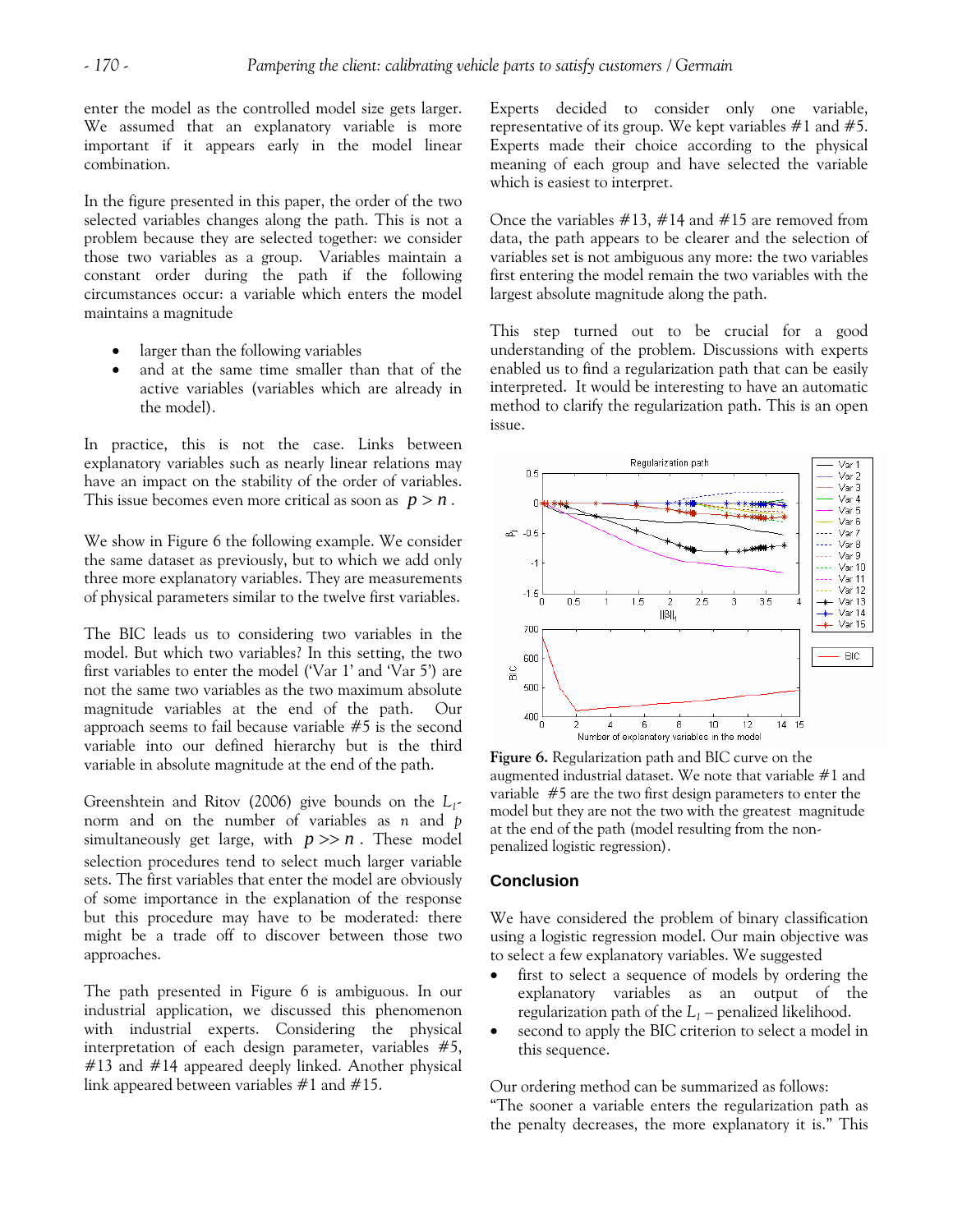interpretation of the regularization path is ad hoc and thus needs some care in practice. As we applied this approach to our industrial case, we relied on experts to first clean up the regularization path so that the selected variables also correspond to those having large regression coefficients order of magnitude in the regularization path.

#### **REFERENCES**

- Akaike, H. 1973. Information theory and an extension of the maximum likelihood principle. *Proceedings of the 2nd International Symposium on Information Theory*, P. N. Petrov and F. Csaki, editors, 267-281.
- Birgé, L., and Massart, P. 2001. Gaussian model selection. *Journal of the European Mathematical Society* 3(3):203- 268.
- Breiman L., Friedman J. H., Olshen R. A., and Stone C. J. 1984. *Classification and regression trees*. Wadsworth International, Belmont, California.
- Efron, B., Hastie, T., Johnstone, I., and Tibshirani, R. 2004. Least angle regression. *Annals of Statistics* 32:407-499.
- Greenshtein, E., and Ritov, Y. 2004. Persistency in high dimensional linear predictor-selection and the virtue of over-parametrization. *Bernoulli* 10:971-988.
- Keerthi, S., and Shevade, S. 2006. A fast tracking algorithm for generalized LARS/LASSO. Submitted to *IEEE transactions on Neural Networks*.
- Knight, K., and Fu, W. 2000. Asymptotics for LASSO-type estimators. *Annals of Statistics* 28(5):1356-1378.
- Mallows, C. L. 1973. Some comments on Cp. *Technometrics*  15:661-675.
- Park, M. Y., and Hastie, T. 2006.  $L_1$  regularization path algorithm for generalized linear models. *Technical report.*  Stanford University, Stanford.
- Rosset, S., and Zhu, J. 2004. Piecewise linear regularized solution paths. *Annals of Statistics*, to appear.
- Schwarz, G. 1978. Estimating the Dimension of a Model. *Annals of Statistics* 6(2):461-464.
- Tibshirani, R. 1996. Regression Shrinkage and Selection via the Lasso. *Journal of the Royal Statistical Society B*  **58**:229-243.
- Zhao, P., and Yu, B. 2006. On Model Selection Consistency of Lasso. *Technical Report 702*, Statistics Department, UC Berkeley (to appear in *Journal of Machine Learning Research*).
- Zou, H., Hastie, T., and Tibshirani, R. 2004. On the degrees of freedom of the lasso. *Technical report*, Department of Statistics, Stanford University.

# **Acknowledgments**

 $\overline{a}$ 

This methodology was developed in the framework of a CIFRE-PhD in the Research Center RENAULT. I want to thank François Roueff<sup>[1](#page-7-0)</sup> for his precious help with this work, and Marc Chauvet for his language corrections.

Correspondence: [germain@enst.fr](mailto:germain@enst.fr) 

<span id="page-7-0"></span><sup>&</sup>lt;sup>1</sup> Télécom Paris, CNRS LTCI, URA820, 75634 Paris Cedex 13, France.